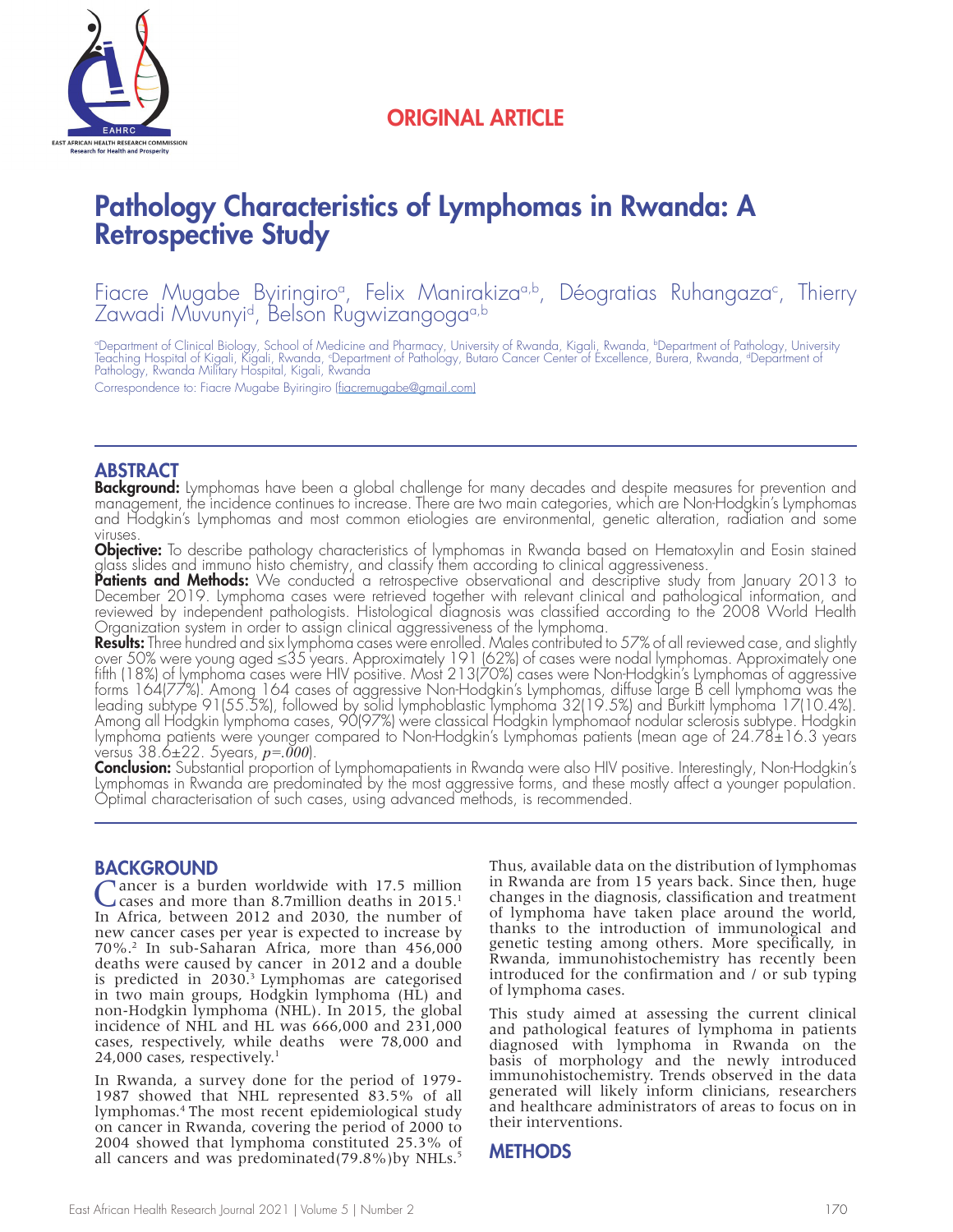#### Type and Setting of the Study

We conducted a retrospective descriptive study on lymphomas cases diagnosed in Rwanda during the period of 2013-2019. The main stay of this study was Butaro Cancer Centre of Excellence (BCCOE) which receives the vast majority of lymphomas cases in Rwanda for diagnosis and/or immunohistochemistry, as it is the main centre for cancer chemotherapy in the country.

#### Data Collection

Data were obtained from BCCOE histopathology archives. Permanent hematoxylin and eosin (H&E) and immunoperoxidase-stained slides were re-evaluated for diagnosis confirmation by 2 independent pathologists. In case of divergent conclusions, the two pathologists made a consensus diagnosis. Cases were categorized into HL and NHL. We used the 2008 WHO classification<sup>6</sup> to categorize the cases according to their clinical aggressiveness. The current 2016 WHO classification<sup>7</sup> in which genomic profiling is an important component, couldn't be used in this study because genomic profiling is not yet incorporated in clinical services in Rwanda. Lymphoma staging data was not included as this information was missing from most files consulted.

#### Data Management and Statistical Analysis

Demographic, clinical, morphology and immunohisto- chemistry data were entered into data collection sheets, transcribed into an excel sheets. The data were imported into and analyzed using statistical package for social sciences (SPSS) version 25 software (USA-Chicago by Norman H. Nie et al). Independent t- test was used for mean comparison, Fisher's exact test and Chi-square test used to compare proportions. A p-value <0.05 was considered for a significant statistical association between groups.

#### Ethical consideration

Each and every case was given a code during data collection and matching it with the histopathology case number. No patient's name appeared neither on data collection form nor during data presentation. The study was approved by the University of Rwanda College of Medicine and Health Sciences (UR-CMHS) Institutional Review Board (IRB), ethical approval number "No452/ CMHS IRB/2019".

#### Limitations of the study

We faced a challenge in staging all NHLs cases due to lack of clinico-radiological information in patients' files. Also, a probability of a low rate of detection of lymphomas in Rwanda because of culture and belief of some of the population.

#### RESULTS

This study included 306 cases of lymphomas. There was a predominance of male patients 174(56.8%), as shown in Table 1. Younger patients were most affected in that 166(54.2%) of patients were aged ≤35 years. The Southern region was more affected 77(25.2%) than other regions of Rwanda. HIV was positive in 25(18.4%) of patients with known HIV status (136 patients). The lymphoma disease was mainly nodal191(62.4%) *versus*  3115(7.6%) for extra-nodal lymphoma. Most specimens consisted of excisions 184(60.1%), with fewer incisions

 69(22.5%), bone marrow biopsies 13(4.2%) and other core needle biopsies 40(13.1%). Cases were predominated 213(69.6%) by NHLs, while HLs represented 93(30.4%) of cases. Most 164(77.0%) NHLs were of the aggressive form, while indolent NHL was seen in only 46(21.6%) of NHL cases.

The histological typing of lymphomas shows that diffuse large B-cell lymphoma (DLBCL) 91(55.5%), lymphoblastic lymphoma (solid) 32(19.5%) and Burkitt lymphoma  $17(10.4\%)$  predominated the aggressive form of NHL, while 23(50%) of indolent NHLs consisted ofsmall cell lymphocytic lymphoma /chronic lymphocytic leukemia (SLL/CLL), as shown in Table 2. On the other hand, nodular sclerosis 40(45.6%) and mixed cellularity 36(40.9%) classical HL comprised the majority of HL cases.

| TABLE 1: Clinical and Demographic Characteristics of<br><b>Patients</b> |     |      |  |
|-------------------------------------------------------------------------|-----|------|--|
| <b>Characteristics</b>                                                  | N   | ℅    |  |
| Sex                                                                     |     |      |  |
| Male                                                                    | 174 | 56.9 |  |
| Female                                                                  | 132 | 43.1 |  |
| Age (mean=34.4)                                                         |     |      |  |
| $\leq$ 15                                                               | 79  | 25.8 |  |
| $16 - 35$                                                               | 87  | 28.4 |  |
| $36 - 55$                                                               | 75  | 24.5 |  |
| >55                                                                     | 65  | 21.2 |  |
| <b>Residence</b>                                                        |     |      |  |
| Kigali                                                                  | 53  | 17.3 |  |
| North                                                                   | 58  | 19.0 |  |
| South                                                                   | 77  | 25.2 |  |
| East                                                                    | 31  | 10.1 |  |
| West                                                                    | 57  | 18.6 |  |
| Foreigners                                                              | 30  | 9.8  |  |
| <b>HIV Status</b>                                                       |     |      |  |
| Positive                                                                | 25  | 18.4 |  |
| Negative                                                                | 111 | 81.6 |  |
| Site of biopsy                                                          |     |      |  |
| Extra nodal                                                             | 115 | 37.6 |  |
| Nodal                                                                   | 191 | 62.4 |  |
| <b>Biopsy procedure type</b>                                            |     |      |  |
| Bone marrow                                                             | 13  | 4.2  |  |
| Core needle                                                             | 40  | 13.1 |  |
| Excisional                                                              | 184 | 60.1 |  |
| Incisional                                                              | 69  | 22.5 |  |
| Type of lymphoma)                                                       |     |      |  |
| Non-Hodgkin lymphoma                                                    | 213 | 69.6 |  |
| Hodgkin lymphoma                                                        | 93  | 30.4 |  |

Correlative analysis (Table 3) shows that the neither sex (Fisher's exact test *P*=.301) nor HIV status (Fisher's exact test *P*=.143) influenced the distribution of the major types of lymphomas (HL and NHL). Age distribution between HL and NHL differed in that the proportion of HL cases decreased with age while that of NHL increased with age (Chi-square test *P*=.000). Moreover, there is a male predominance (81%) among aggressive NHLs, most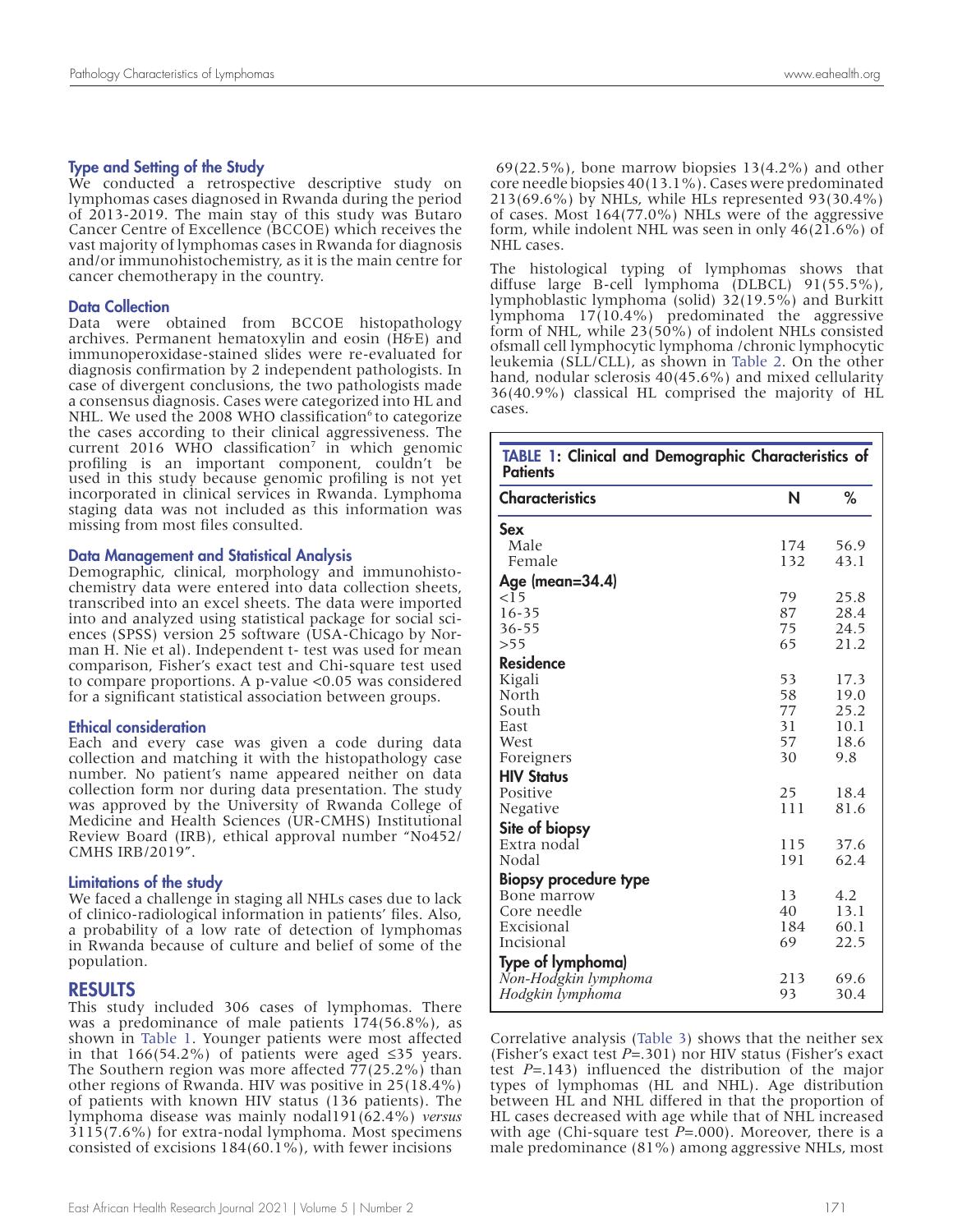TABLE 2: Histological Types and Aggressive Forms of Lymphomas

| Subtypesof Hodgkin lymphoma and      |                                            |      |
|--------------------------------------|--------------------------------------------|------|
| non-Hodgkin lymphoma                 | n                                          | ℅    |
| <b>Classical Hodgkin lymphoma</b>    | 90                                         | 96.8 |
| Lymphocyte depleted 1CHL             | 6                                          | 6.8  |
| Lymphocyte rich CHL                  | 6                                          | 6.8  |
| Mixed cellularity CHL                | 36                                         | 40.9 |
| Nodular Sclerosis CHL                | 40                                         | 45.5 |
| Non-classical Hodgkin lymphoma       | 3                                          | 3.2  |
| Nodular lymphocytes predominant      | $\overline{\mathbf{3}}$                    | 3.2  |
| Indolent non-Hodgkin lymphoma        | 46                                         | 21.6 |
| Cutaneous T-cell lymphoma            | 3                                          | 6.5  |
| (mycosis fungoides)                  |                                            |      |
| Follicular lymphoma grade 1 & 2      | 5                                          | 10.9 |
| Marginal zone lymphoma/ mucosa       | 15                                         | 32.6 |
| -associated lymphoid tissue lymphoma |                                            |      |
| Small cell lymphocytic lymphoma &    | 23                                         | 50.0 |
| chronic lymphocytic leukemia         |                                            |      |
| Aggressive non-Hodgkin lymphoma      | 164                                        | 77   |
| Anaplastic large cell lymphoma       | 6                                          | 3.7  |
| Burkitt lymphoma                     | 17                                         | 10.4 |
| Diffuse large B-cell lymphoma        | 91                                         | 55.5 |
| Lymphoblastic lymphoma (solid)       | 32                                         | 19.5 |
| Mantle cell lymphoma                 | $\begin{array}{c} 3 \\ 2 \\ 3 \end{array}$ | 1.8  |
| Natural killer T cell lymphoma       |                                            | 1.2  |
| Peripheral T-celllymphoma            |                                            | 1.8  |
| Plasmablastic lymphoma               | 10                                         | 6.2  |
| Unclassified non-Hodgkin lymphoma    | 3                                          | 1.4  |
|                                      |                                            |      |

1Classical Hodgkin's lymphoma

| <b>TABLE 3: Clinico-Pathologic Characteristics of</b><br>Lymphomas |                                     |                     |                      |                         |  |
|--------------------------------------------------------------------|-------------------------------------|---------------------|----------------------|-------------------------|--|
| Parameter                                                          | Characteristics                     | HL.<br>(n)          | NHL.<br>(n)          | $P$ -value <sup>a</sup> |  |
| $Sex (n=306)$                                                      | M<br>F                              | 57<br>36            | 117<br>96            | 0.301                   |  |
| Age group<br>(years), $(n=306)$                                    | $<$ 15<br>$16 - 35$<br>36-55<br>>55 | 32<br>37<br>20<br>4 | 47<br>50<br>55<br>61 | 0.000                   |  |
| HIV status<br>$(n=136)$                                            | Positive<br>Negative                | 4<br>34             | 21<br>77             | 0.143                   |  |
| Anatomical site<br>$(n=306)$                                       | Nodal<br>Extra-nodal                | 85<br>8             | 106<br>107           | 0.000                   |  |

a Fisher's exact test (if only 2 groups) or Chi-square test (if more than 2 groups). HIV, human immunodeficiency virus; HL, Hodgkin's lymphoma; NHL, non-Hodgkin's lymphoma

of whom are<15 years of age (data not shown). NHLs shows an approximately equal distribution among nodal-

 and extra-nodal sites, while the vast majority of HL affect nodal sites (Fisher's exact test *P*=.000).

## **DISCUSSION**

This study shows that lymphomas affects predominantly male than female population in Rwanda; that trend is almost similar for both NHL and HL (*P*=.301). In comparison, these results are similar to those reported from Egypt<sup>8</sup>, Iran<sup>9</sup> and India.<sup>10</sup> A peak age of HL between 15 to 35 years noticed in this study was also previously reported in other settings.11 However, there is lack of the second HL peak age in Rwanda, most likely due to the fact that there is a small number of the population above 65 years of age in Rwanda.<sup>12</sup> In our cohort, the rate of HIV positivity among lymphoma cases was 18%, which is quite higher than the prevalence (3%) of HIV positivity reported in the general population of Rwanda.<sup>13</sup> This finding was observed elsewhere.14

The predominance 213(70%) of NHLs (*versus* HL) observed in this study was also documented in studies done in Iran (64.5%), Iraq (76%) and Southern India  $(78.7\%)$ .<sup>15–17</sup>

Aggressive form of NHLs was over-represented in Rwanda compared to other settings. In accordance, while aggressive NHL represents 164(77%) of NHL in Rwanda, it is approximately 53% in Central and Southern America, 37% in Northern America and 36% in Poland.<sup>18</sup> Moreover, the aggressive form of NHL in Rwanda exhibits male predominance (81%) and the most affected age range was <15 years. Similar albeit weaker trend was seen in a study done in Iran witha male to female ratio of 1.8:1.15

A possible predominance of paediatric forms of lymphoma (Burkitt and Burkitt-like, potentially misclassified) among aggressive NHL in Rwanda should be investigated using advanced methods as put forth in the current WHO classification;19 such methods merit to be introduced in Rwanda.

## **CONCLUSIONS**

As reported elsewhere, there is a male predominance and high rate of HIV positive cases among lymphoma patients in Rwanda. Lymphoma in Rwanda affects younger patients than in other regions. Interestingly, the most aggressive forms of NHL predominate in childhood, which may imply that these cases are Burkitt or Burkitt-like lymphomas. This assumption is to be verified through the introduction of genomic and other advanced diagnostic methods in Rwanda.

## **REFERENCES**

- 1. Fitzmaurice C, Allen C, Barber RM, et al. Global, regional, and national cancer incidence, mortality, years of life lost, years lived with disability, and disability-adjusted life-years for 32 cancer groups, 1990 to 2015: A Systematic Analysis for the Global Burden of Disease Study Global Burden . JAMA Oncol. 2017;3(4):524–48.
- 2. Parkin D, Ferlay J, Jemal A, et al. Cancer in Africa Cancer in Sub-Saharan Africa. IARC Scientific Publication 167. IARC Sci Publ. 2018;167.
- 3. Stulac S, Binagwaho A, Tapela NM, et al. Cancer health-care systems in Africa 3 Capacity building for oncology programmes in sub-Saharan Africa : the Rwanda experience. Lancet Oncol.